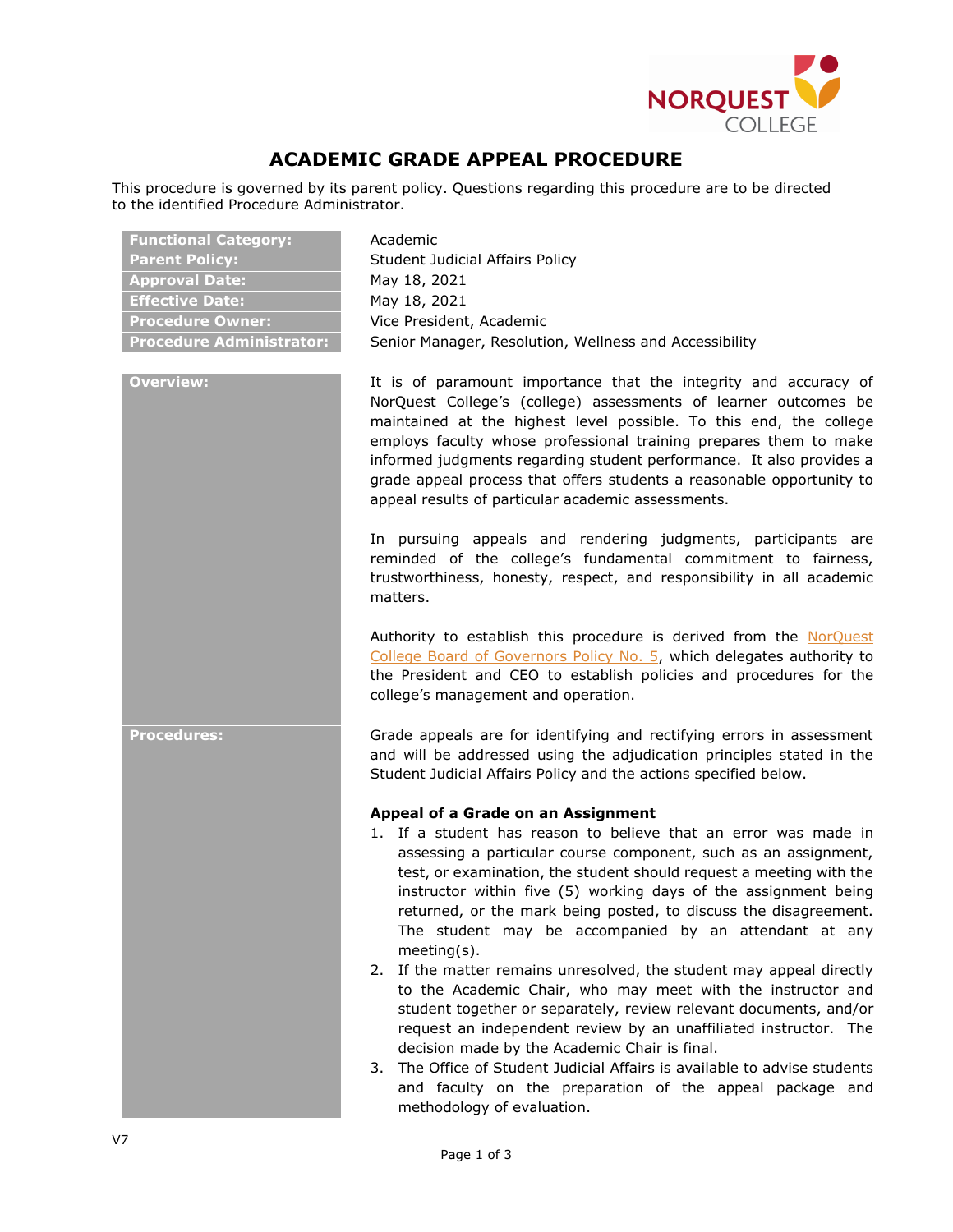

## **Appeal of a Final Grade in a Course**

Final grade appeals must be supported by evidence based upon at least one of the following three grounds:

- the final calculation was not based upon all of the work submitted as indicated in the course syllabus;
- the final grade was miscalculated; or
- there was an error in assessment.
- 1. If a student has reason to believe that a final grade in a course has been arrived at incorrectly or in error (refer to the grounds for appeal above), the student should first request a meeting with the instructor to discuss the disagreement. This request must be made within five (5) working days of the final mark being posted on MyQuest. The student may bring unaltered original copies of graded course work and may request to consult any graded work that has not been returned. The student may be accompanied by an attendant at any meeting(s).
- 2. If the matter is resolved to the satisfaction of both parties, and the outcome results in a change of grade, the instructor shall initiate a grade change.
- 3. If the matter remains unresolved, the student may appeal directly to the Academic Chair, who may meet with the instructor and student together or separately, review relevant documents, and/or request an independent review by an unaffiliated instructor. The decision of the Academic Chair is final.
- 4. The Office of Student Judicial Affairs is available to advise students and faculty on the preparation of the appeal package and methodology of evaluation.
- 5. Before and during a grade appeal the assigned grade will stand.

### **Recommended Timelines for Academic Grade Appeal Procedures**

| <b>WHO</b>         | <b>WHAT</b>              | WHEN                      |
|--------------------|--------------------------|---------------------------|
| Instructor/Student | Meet to discuss          | Requested within 5        |
|                    | assignment or final      | working days of return    |
|                    | grade and seek informal  | of assignment or mark     |
|                    | resolution               | being posted              |
|                    |                          | If no response is         |
|                    |                          | received from the         |
|                    |                          | Instructor, within 5      |
|                    |                          | working days, from        |
|                    |                          | request please contact    |
|                    |                          | the Academic Chair or     |
|                    |                          | the OSJA.                 |
| Academic Chair/    | Appeal unresolved        | Within 5 working days     |
| Student            | disagreement over        | of receiving instructor's |
|                    | grade                    | decision.                 |
| Academic Chair     | Report final decision to | Within 5 working days     |
|                    | parties and close case   | of receiving the appeal.  |